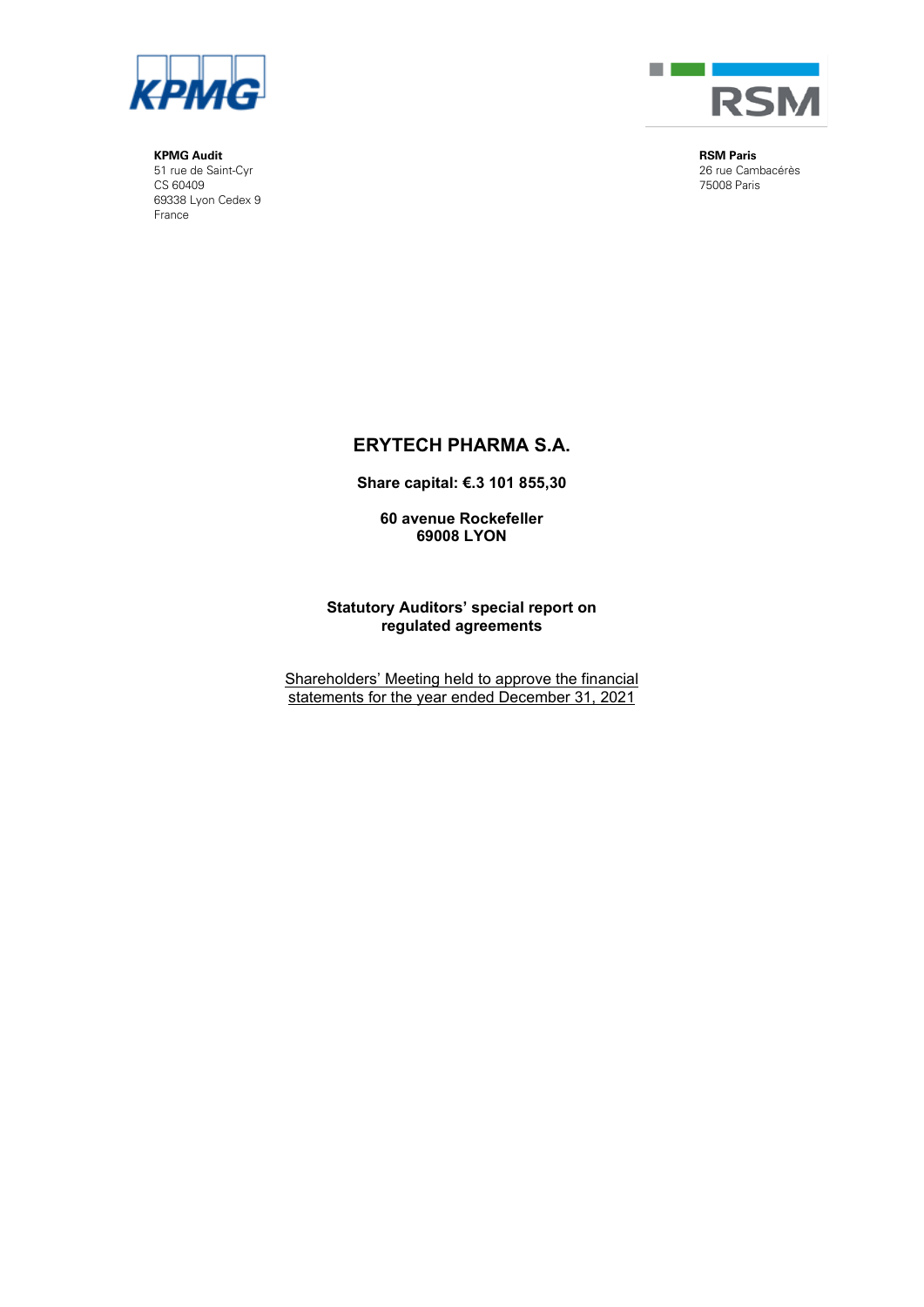



To the Annual Shareholders' Meeting of Erytech Pharma S.A.,

As your Company's Statutory Auditors, we hereby report on the regulated agreements.

The terms of our engagement require us to communicate to you, based on information provided to us, the principal terms, conditions of those agreements, as well as the reasons justifying their interest for the company, brought to our attention or which we may have discovered during the course of our audit, without expressing an opinion on their usefulness and appropriateness or identifying such other agreements. It is your responsibility, pursuant to Article R.225-31 of the French Commercial Code (Code de commerce), to assess the interest involved in respect of the conclusion of these agreements for the purpose of approving them.

Our role is also to provide you with the information stipulated in Article R.225-31 of the French Commercial Code (Code de commerce) relating to the implementation during the past year of agreements previously approved by the Shareholders' Meeting.

We conducted the procedures we deemed necessary in accordance with the professional guidelines of the French National Institute of Statutory Auditors (Compagnie Nationale des Commissaires aux Comptes) relating to this engagement. These procedures consisted in verifying the concordance of the information provided to us with the relevant source documents.

## **REGULATED AGREEMENTS SUBMITTED TO THE APPROVAL OF THE SHAREHOLDERS' MEETING**

Agreements authorized and concluded during the year

We have not been advised of any regulated agreement concluded during the year to be submitted to the approval of the Shareholders' meeting in application of Article R.225-38 of the Commercial Code (Code de commerce).

## **REGULATED AGREEMENTS PREVIOUSLY APPROVED BY THE SHAREHOLDERS' MEETING**

## A) Regulated agreements authorized in previous financial years which remained in force during the 2021 financial year

In application of Article R.225-30 of the Commercial Code (Code de commerce), we were informed that the execution of the following agreements, already approved by Shareholders' Meetings during previous financial years, remained in force for the 2021 financial year.

## **a - Benefits and expenses**

## Related person:

Mr. Jérôme Bailly, Deputy Chief Executive Officer.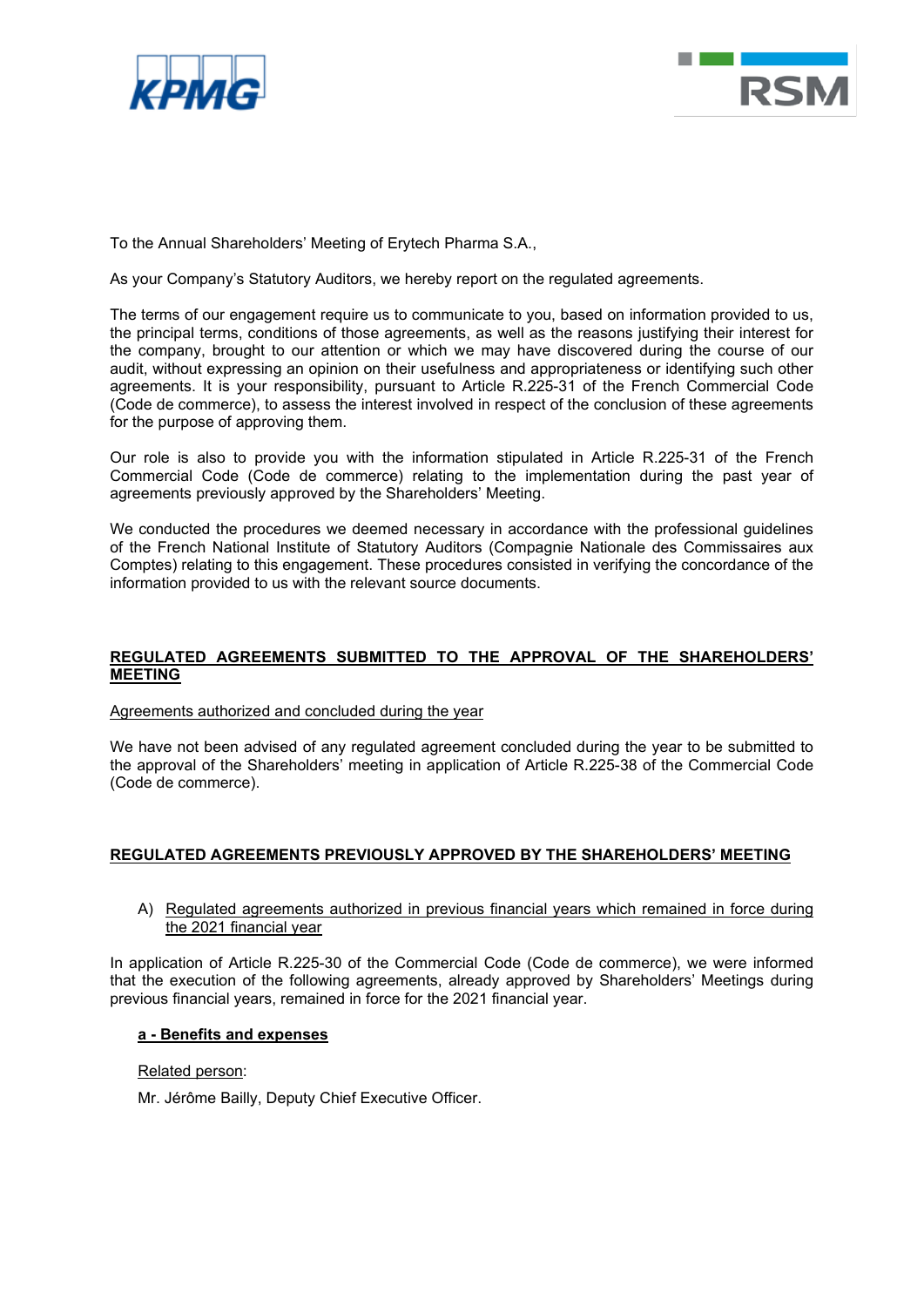



## Nature and purpose:

The Supervisory Board, on January 24, 2013, and the Board of Directors, on May 24, 2013, authorized the company to bear the cost of certain services and expenses benefiting to Mr. Jérôme Bailly, as shown in the table below.

The Board of Directors, on January 21, 2021, decided to maintain this authorization.

Financial terms:

| Expenses recorded in the 2021 financial year (euros) | Jérôme<br><b>BAILLY</b> |
|------------------------------------------------------|-------------------------|
| Professional health insurance APGIS (PRC)            | 1,925                   |
| Additional health insurance (VIVENS)                 | 1,398                   |
| Additional pension plan (AXA)                        | 8.227                   |

## **b - Directors and Officers liability insurance policy (D&O)**

## Related persons:

- Mr. Gil Beyen, Chief Executive Officer,
- Mr. Eric Soyer, Deputy Chief Executive Officer,
- Mr. Jérôme Bailly, Deputy Chief Executive Officer,
- Mr. Philippe Archinard, Director,
- Mrs. Martine George, Director,
- Mr. Luc Dochez, Director,
- Mrs. Hilde Windels, representing BVBA, Director,
- Mr. Sven Andreasson, representing Galenos Sprl, Director,
- Mr. Jean-Paul Kress, Director,
- Mrs. Mélanie Rolli, Director

## Nature and purpose:

The company subscribed a Directors & Officers (D&O) liability insurance policy starting October 23, 2017 with the insurance company AON (lead company), as authorized by the Board of Directors on March 12, 2020 for Mrs. Mélanie Rolli and on September 7, 2017 for the other persons. This contract was renegotiated during the year ended December 31, 2018.

The Board of Directors, on January 21, 2021, decided to maintain this authorization.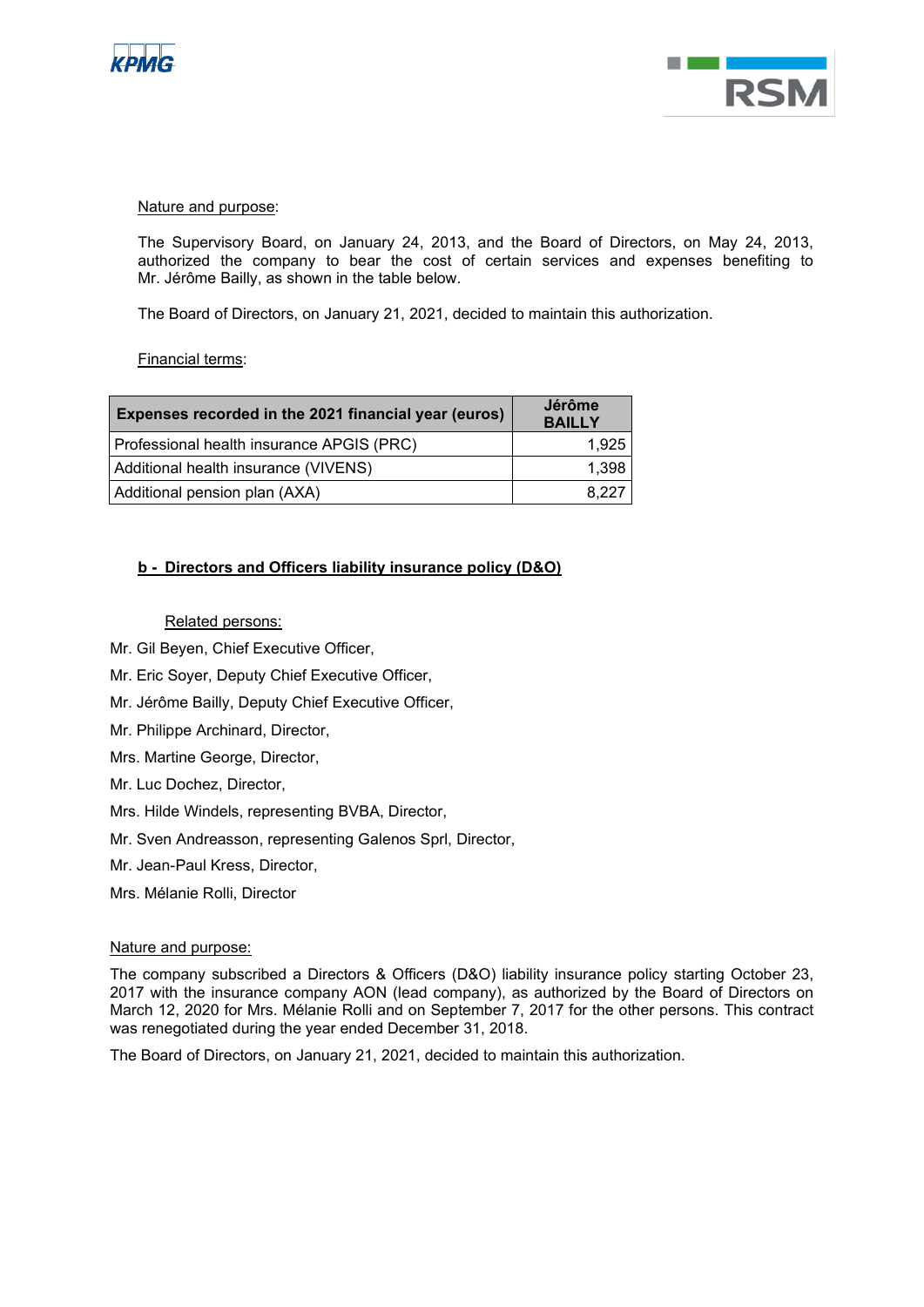



## Financial terms:

The total expense for the year 2021 is €.2,540,027 for Mr. Jerome Bailly, Mr. Eric Soyer and Mr. Gil Beyen, and €.2,528,729 for Mr. Philippe Archinard, Mrs. Martine George, Mr. Luc Dochez, Mrs. Hilde Windels, Mr. Sven Andreasson, Mr. Jean-Paul Kress and Mrs. Melanie Rolli. This amount is the total amount of the insurance policy for the year and cannot be individually divided up.

## **c – Remuneration**

## Related person:

Mr. Jérôme Bailly, Deputy Chief Executive Officer.

## Nature and purpose:

Modification of the fixed gross monthly compensation in the context of Jérôme Bailly's employment contract, starting on January 1, 2019. This agreement was authorized by your Board of Directors on January 6, 2019.

The Board of Directors, on January 21, 2021, decided to maintain this authorization.

## Financial terms:

The gross annual compensation of Mr. Jérôme BAILLY for the year ended December 31, 2021 was €.221,292.

## **d – Tax advisory services**

## Related person:

Mr. Gil Beyen, Chief Executive Officer

## Nature and purpose:

Modification of the amount of the tax advisory services authorized by the Board of Directors on January 6, 2019. This contract was subscribed with the law firm Delsol for the benefit of Mr. Gil Beyen. The Board of Directors authorized this contract on June 24, 2016.

The Board of Directors, on January 21, 2021, decided to maintain this authorization.

## Financial terms:

No expense was booked in this respect by the company for the 2021 financial year.

## **e - Employment contract with Erytech Pharma Inc:**

## Related person:

Mr. Gil Beyen, Chief Executive Officer.

Nature and purpose:

Employment contract with Erytech Pharma Inc, authorized by the Board of Directors on May 3, 2019.

The Board of Directors, on January 21, 2021, decided to maintain this authorization.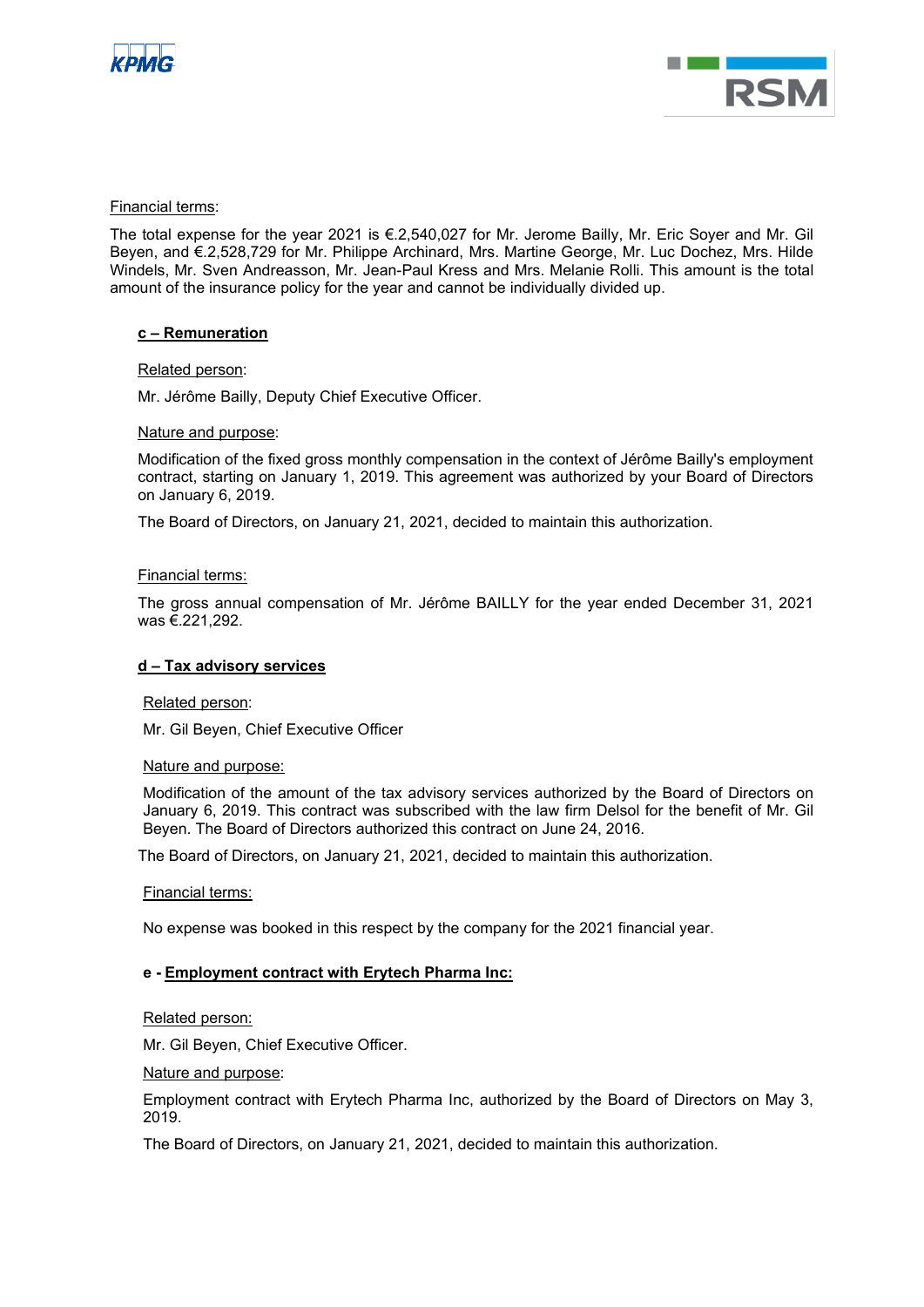



## Financial terms:

The gross annual compensation of Mr. Gil Beyen relating to this employment contract was €.594,614 for the year ended December 31, 2021.

## **f – 401(k) retirement plan:**

Related person:

Mr. Gil Beyen, Chief Executive Officer.

Nature and purpose:

The contribution of your subsidiary Erytech Pharma Inc. to the 401(k) retirement plan is 3% of the gross compensation of Mr. Gil Beyen and was authorized by the Board of Directors on March 8, 2019.

The Board of Directors, on January 21, 2021, decided to maintain this authorization.

Financial terms:

The expense recorded for the year ended December 31, 2021 is €.7,612. (USD.8,700)

### **g - Benefits and expenses**

Related person:

Mr. Gil Beyen, Chief Executive Officer

#### Nature and purpose:

The Board of Directors, on March 8, 2019, authorized the company to bear the cost of certain services and expenses benefiting Mr.Gil Beyen, as shown in the table below, expressed in euros.

The Board of Directors, on January 21, 2021, decided to maintain this authorization.

Financial terms:

| Expenses recorded in the 2021 financial year (euros) | <b>Gil BEYEN</b> |
|------------------------------------------------------|------------------|
| Professional health insurance APGIS (PRC)            | 1.437            |
| Additional health insurance (VIVENS)                 | 1.399            |
| Additional pension plan (AXA)                        | 8.227            |

## **h – Other benefits**

Related person:

Mr. Gil Beyen, Chief Executive Officer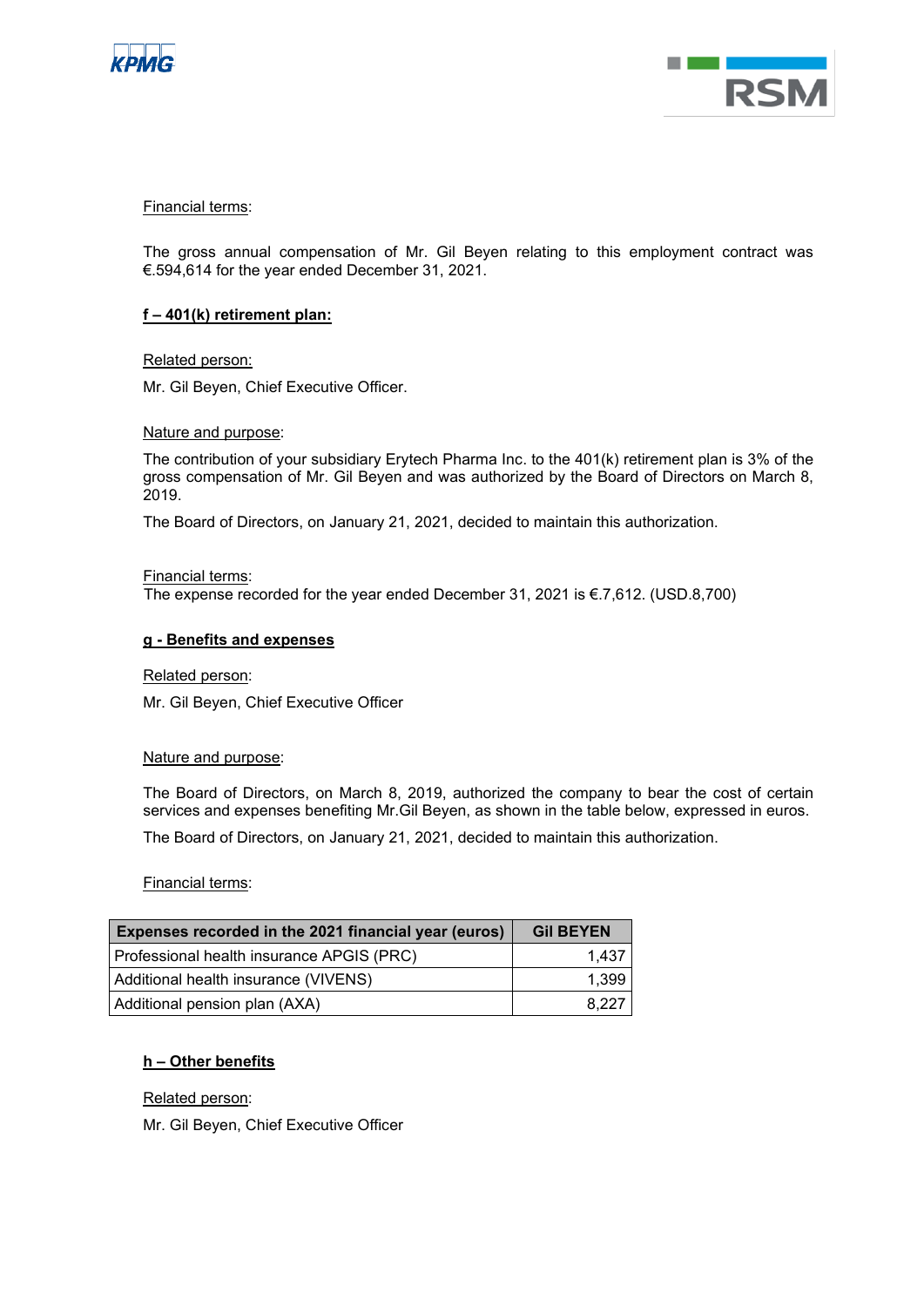



### Nature and purpose:

The Board of Directors on March 8, 2019, authorized Erytech Pharma Inc. to cover some of the cost of the contributions to the Medical, Dental, and Short-Term Disabilities, Long-Term Disabilities, Life, Accidental Death and Dismemberment, Travel Accident, Travel Assist, and Vision insurance policy.

The Board of Directors, on January 21, 2021, decided to maintain this authorization.

#### Financial terms:

The expense for the year ended December 31, 2021 is €.18,646 (USD.21,309).

#### **i – Compensation**

#### Related person:

Mr. Eric Soyer, Deputy Chief Executive Officer.

#### Nature and purpose:

Fixed gross annual compensation in the context of Eric Soyer's employment contract, starting on January 1, 2019.

#### Financial terms:

The gross annual compensation of Mr. Eric Soyer for the year ended December 31, 2021 was €.362,388.17.

#### Reasons why the authorization procedure has not been respected :

The authorization procedure was not respected as Mr. Eric Soyer was not appointed as Deputy Chief Executive Officer when the amendment to his employment contract was signed.

B) Regulated agreements authorized in previous financial years with no effects during the 2021 financial year

We were also informed that the following agreements, already approved by the Shareholders' Meeting during previous financial years, remained in force but produced no effects during the 2021 financial year.

## **a - Indemnification agreements**

## Related persons:

- Mr. Gil Beyen, Chief Executive Officer,
- Mr. Eric Soyer, Deputy Chief Executive Officer,
- Mr. Jérôme Bailly, Deputy Chief Executive Officer,
- Mr. Philippe Archinard, Director,
- Mrs. Martine George, Director,
- Mr. Luc Dochez, Director,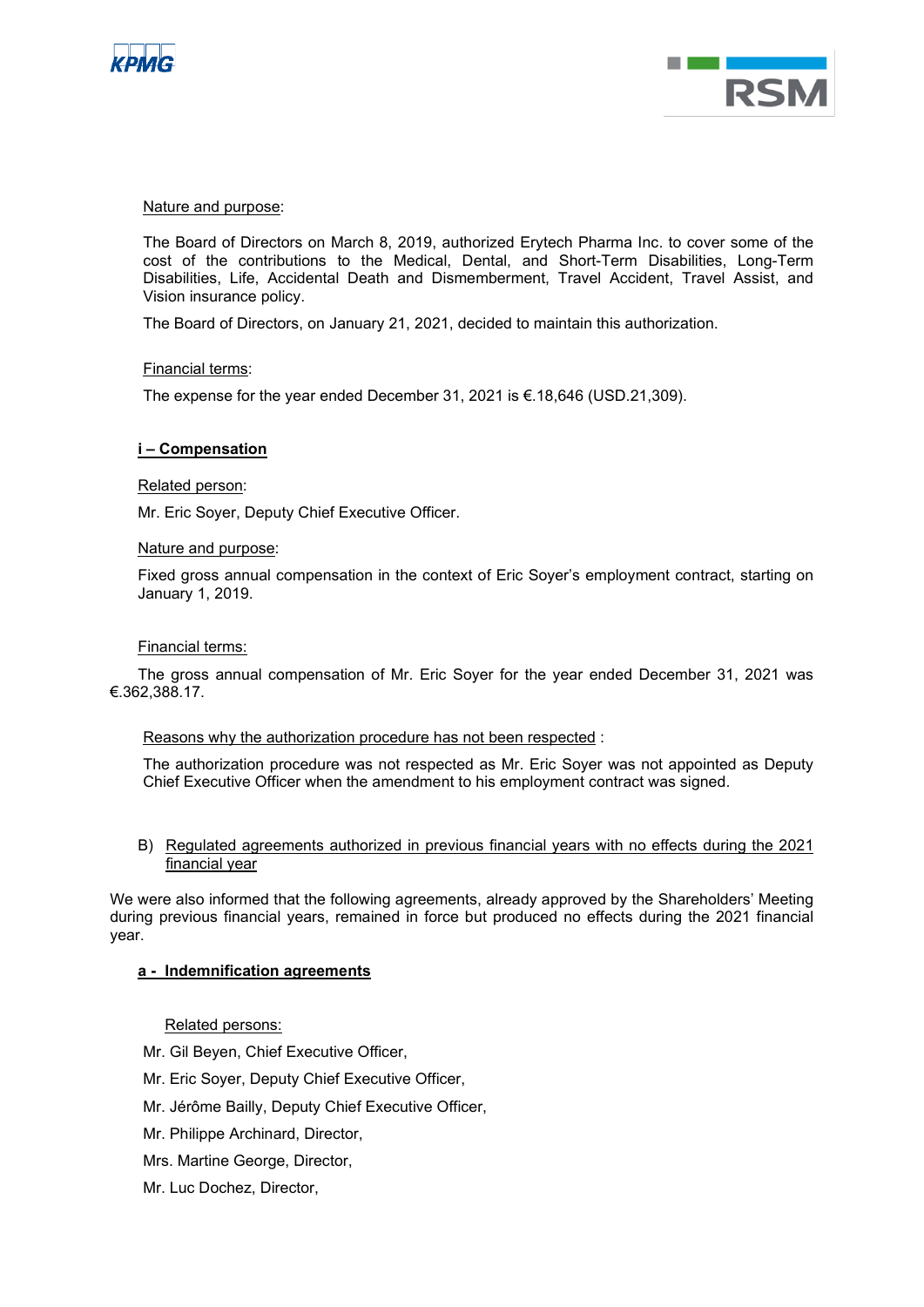



Mrs. Hilde Windels, representing BVBA, Director,

- Mr. Sven Andreasson, representing Galenos Sprl, Director,
- Mr. Jean-Paul Kress, Director,

Mrs. Mélanie Rolli, Director

## Nature and purpose:

Indemnification agreement authorized by the Board of Directors on January 6, 2019 for Mr. Soyer, on March 12, 2020 for Mrs. Rolli, and on November 6, 2017 for all the other persons.

The contract provides Directors and Officers with indemnification against liabilities and advancement of expenses in connection with any matters that arise out of their service to the company.

The Board of Directors, on January 21, 2021, decided to maintain this authorization.

## Financial terms:

No expense was booked in this respect by the company for the 2021 financial year.

## **b- Severance in the event of a change in control:**

## Related person:

Mr. Jérôme Bailly, Deputy Chief Executive Officer

## Nature and purpose:

Severance in the event of a change in control authorized by the Board of Directors on August 31, 2015.

This severance is not cumulative with the other severance compensation agreement authorized by the Board of Directors on August 31, 2015.

Mr. Jérôme Bailly will receive a lump-sum severance equal to 12 times the average monthly compensation (variable compensation included) effectively received over the course of the 12 months preceding his departure, if in the 12 months following the change in control of your company by the acquisition of more than 50% of the voting rights, Mr. Bailly:

- is dismissed, except for serious misconduct or gross negligence,
- − obtains a contractual dismissal, whether at the initiative of the company or the employee,
- resigns, provided that such resignation is the result of a demotion by the Company, its acquirer or by one of its subsidiaries or a refusal to accept a position with less responsibility and/or lower remuneration compared to the position held before the change in control.

Payment of this indemnity would be subject to the recognition of performance conditions, namely:

- − compliance with the Company's expenditure budget and
- at least one of the two following conditions:
	- $\checkmark$  at least one collaboration or licensing agreement underway;
	- $\checkmark$  at least one product in active clinical development phase by the Company.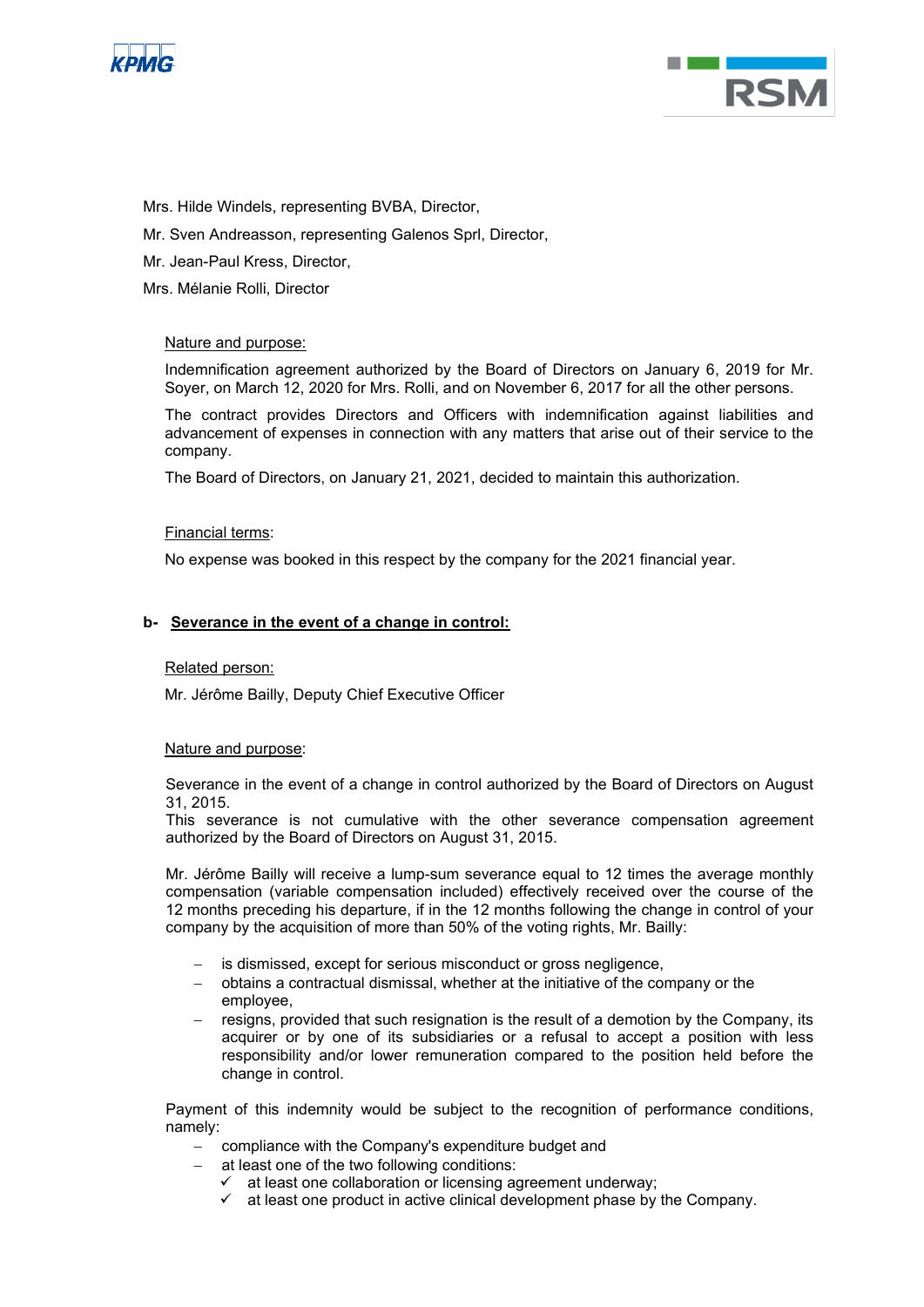



The Board of Directors, on January 21, 2021, decided to maintain this authorization.

Financial terms:

No expense was booked in this respect by the company for the 2021 financial year.

## **c - Specific allowance paid in the event of a change of control within two years of the grant of free shares:**

## Related person:

Mr. Jérôme Bailly, Deputy Chief Executive Officer

## Nature and purpose:

Specific indemnity in the event of a change of control within two years of the grant of free shares to Jérôme Bailly, authorized by the Board of Directors on November 2, 2016.

This indemnity was set up in order to compensate, in the event of a merger acquisition occurring within 24 months of the grant of the free shares, any loss of remuneration in the event of cancellation of the free shares previously awarded or due to the loss of a preferential tax treatment on the sale of these shares.

The Board of Directors, on January 21, 2021, decided to maintain this authorization.

## Financial terms:

No expense was booked in this respect by the company for the 2021 financial year.

## **d- Severance pay:**

## Related person:

Mr. Jérôme Bailly, Deputy Chief Executive Officer

## Nature and purpose:

Severance pay, authorized by the Board of Directors on August 31, 2015 in the event of dismissal for any reason whatsoever, except for gross negligence or gross negligence.

Mr. Jérôme Bailly may claim an indemnity equal to 6 times his average fixed monthly remuneration, plus 3 months of fixed remuneration per year of seniority, with a maximum of 12 months fixed remuneration, unless the collective agreements are more favorable.

Payment of this indemnity is subject to the following performance conditions being met:

- − compliance with the Company's expenditure budget, and
- at least one of the two following conditions:
	- $\checkmark$  one collaboration or licensing agreement underway;
	- $\checkmark$  one product in active clinical development phase by the Company.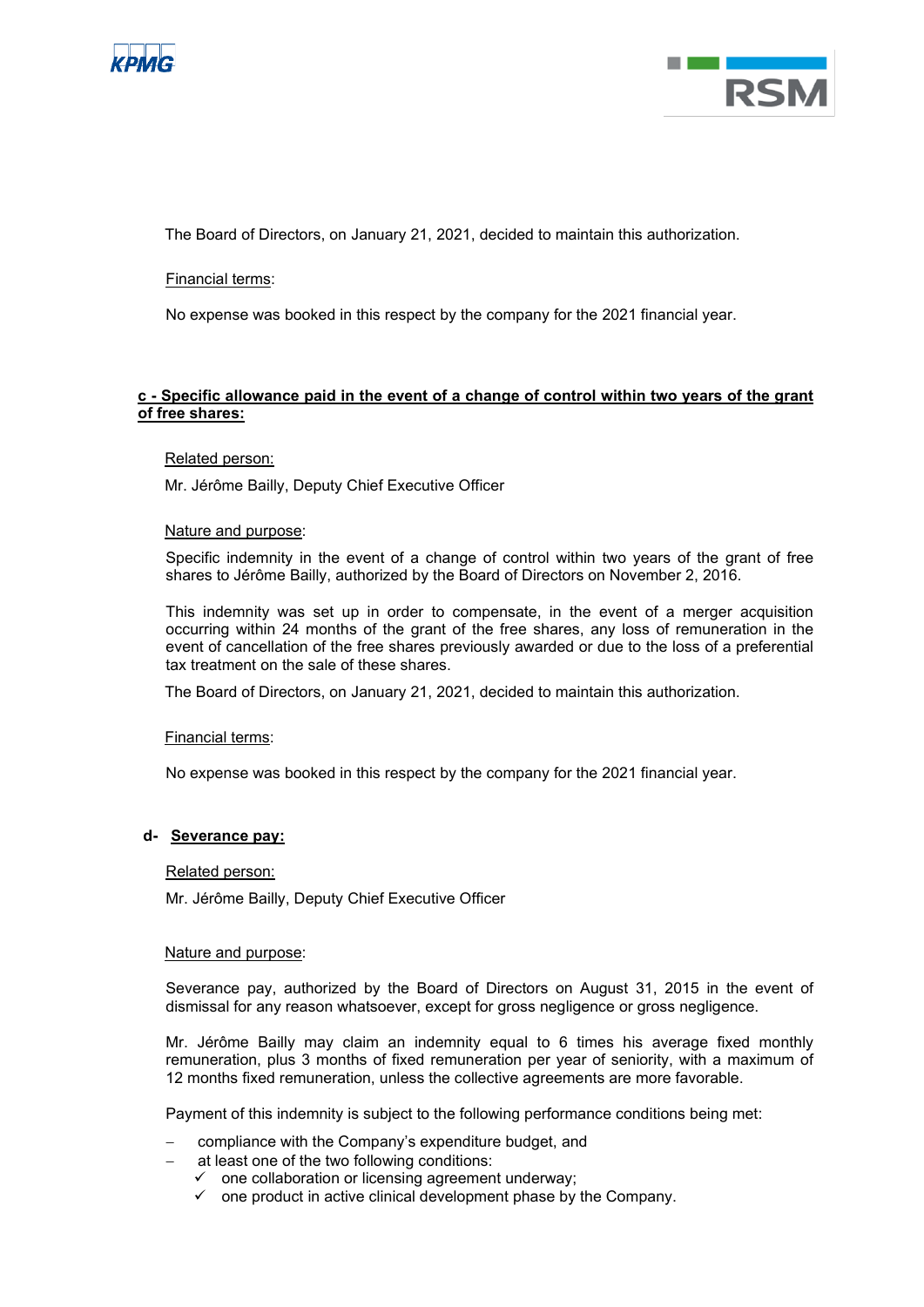



The Board of Directors, on January 21, 2021, decided to maintain this authorization.

Financial terms:

No expense was booked in this respect by the company for the 2021 financial year.

## **e- Severance pay:**

#### Related person:

Mr. Gil Beyen, Chief Executive Officer.

#### Nature and purpose:

Severance pay, authorized by the Board of Directors on March 8, 2019, following prior authorization by the Board of Directors on May 24, 2013.

In the event of:

- expiration of a term of office (except where renewal has been refused by the interested party),
- − dismissal (except for dismissal due to serious misconduct or gross negligence as this term is understood with respect to the case law of the Labor Division of the Court of Cassation),

Mr. Gil Beyen may claim an indemnity equal to

- − twelve times his average monthly remuneration (bonuses included) effectively received during the twelve months prior to the revocation decision or expiration of his term of office, or
- the fixed annual remuneration set up by the Board of Directors, in the event of revocation within the 12 months following the appointment of Mr. Gil Beyen.

Payment of this indemnity is subject to the following performance conditions being met:

- compliance with the Company's expenditure budget, and
- at least one of the two following conditions:
	- $\checkmark$  one collaboration or licensing agreement underway;
	- $\checkmark$  one product in active clinical development phase by the Company.

This indemnity will still be paid by the company in the event of term expiry or elimination of Mr. Gil Beyen's position.

This indemnity will be also paid by Erytech Pharma Inc., in the event of term expiry or elimination of Mr. Gil Beyen's position within Erytech Pharma Inc. (for the proportion of the remuneration paid by Erytech Pharma Inc.).

The Board of Directors, on January 21, 2021, decided to maintain this authorization.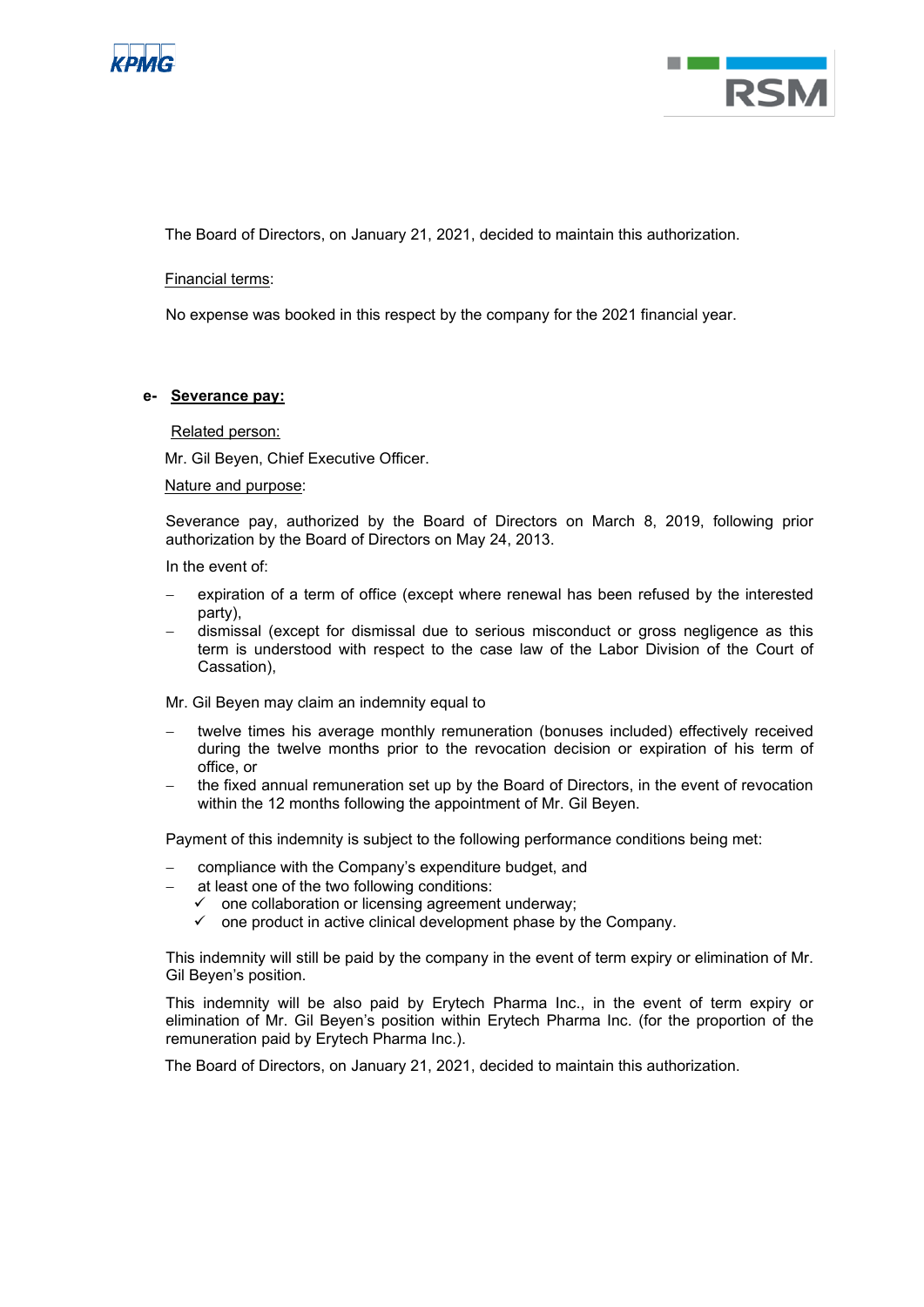



Financial terms:

No expense was booked in this respect by the company for the 2021 financial year.

## **f - Severance pay in the event of a change in control:**

## Related person:

Mr. Gil Beyen, Chief Executive Officer.

## Nature and purpose:

Severance pay in the event of a change in control authorized by the Board of Directors on March 8, 2019, following prior authorization by the Board of Directors on August 31, 2015.

Mr. Gil Beyen will receive a lump-sum severance equal to 12 times the average monthly compensation (variable compensation included) effectively received over the course of the 12 months preceding his departure, if in the 12 months following the change in control of your company by the acquisition of more than 50% of the voting rights, Mr. Gil Beyen:

- is dismissed, (except for serious misconduct or gross negligence as this term is understood with respect to the case law of the Labor Division of the Court of Cassation);
- − resigns, provided that such resignation is the result of a demotion by the Company, its acquirer or by one of its subsidiaries or a refusal to accept a proposal for a position with less responsibility and/or lower remuneration compared to the position held before the change in control.

Payment of this indemnity would be subject to the recognition of the same performance conditions as those requiring the payment of severance pay authorized by the Board of Directors on 24 May 2013, namely:

- − compliance with the Company's expenditure budget and
- at least one of the two following conditions:
	- $\checkmark$  at least one collaboration or licensing agreement underway;
	- at least one product in active clinical development phase by the Company.

This indemnity will still be paid by the company in the event of resignation or elimination of Mr. Gil Beyen's position.

This indemnity will be also paid by Erytech Pharma Inc., in the event of term expiry or elimination of Mr. Gil Beyen's position within Erytech Pharma Inc. (for the proportion of the remuneration paid by Erytech Pharma Inc.).

The Board of Directors, on January 21, 2021, decided to maintain this authorization.

## Financial terms:

No expense was booked in this respect by the company for the 2021 financial year.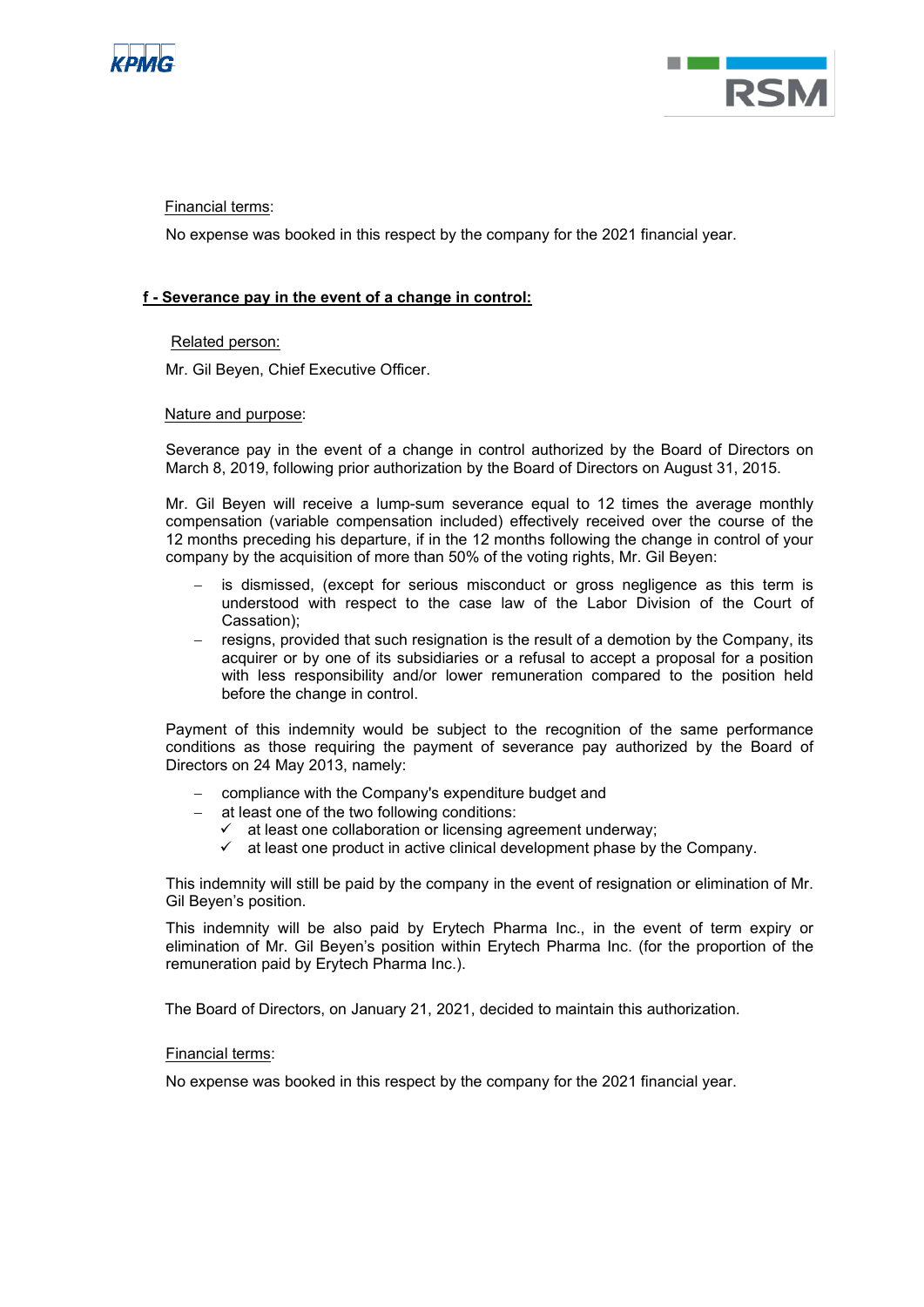



## **g - Specific indemnity paid in the event of a change of control within two years of the grant of free shares:**

Related person:

Mr. Gil Beyen, Chief Executive Officer.

Nature and purpose:

Specific indemnity in the event of a change of control within two years of the grant

of free shares to Mr. Gil Beyen, authorized by the Board of Directors on March 8, 2019.

This indemnity was set up in order to compensate, in the event of a merger acquisition occurring within 24 months of the grant of the free shares, any loss of remuneration in the event of cancellation of the free shares previously awarded or due to the loss of a preferential tax treatment on the sale of these shares.

If, within twenty-four months of the award of Company free shares to Mr. Gil BEYEN, an operation is conducted whereby at least fifty per cent of the Company's voting rights fall into the hands of a single person or a group of persons acting in concert ("Change of Control"), and where:

- (i) free shares granted to Mr. Beyen were to be canceled under the Change of Control, Mr. Beyen would, in consideration of the cancellation of said free shares, be awarded a lump-sum compensation, the amount of which would be determined so that the net amount after deduction of contributions on wages and income tax (at a fixed rate of 35%) is equal to the net amount after deduction of social security contributions on wages and income tax (at a fixed rate of 35%) that Mr. Beyen would have received if he had sold said free shares on the date of the Change of Control and benefited from the related social security regime and tax treatment applicable to capital gains on shares; and where
- (ii) free shares awarded to Mr. Beyen were to be sold under the Change of Control, the Company shall pay Mr. Beyen a lump-sum compensation, the amount of which shall be equal to the difference between the amount net of income tax that Mr. Beyen would have received had he benefited, on the date of the sale of said shares, from the more favorable social security regime and tax treatment and the amount net of income tax actually received by Mr. Beyen on the sale of said free shares (assuming an effective income tax rate of 35%).

The Board of Directors, on January 21, 2021, decided to maintain this authorization.

## Financial terms:

No expense was booked in this respect for the 2021 financial year.

## **h - Training agreement:**

Related person:

Mr. Jérôme Bailly, Deputy Chief Executive Officer

## Nature and purpose: